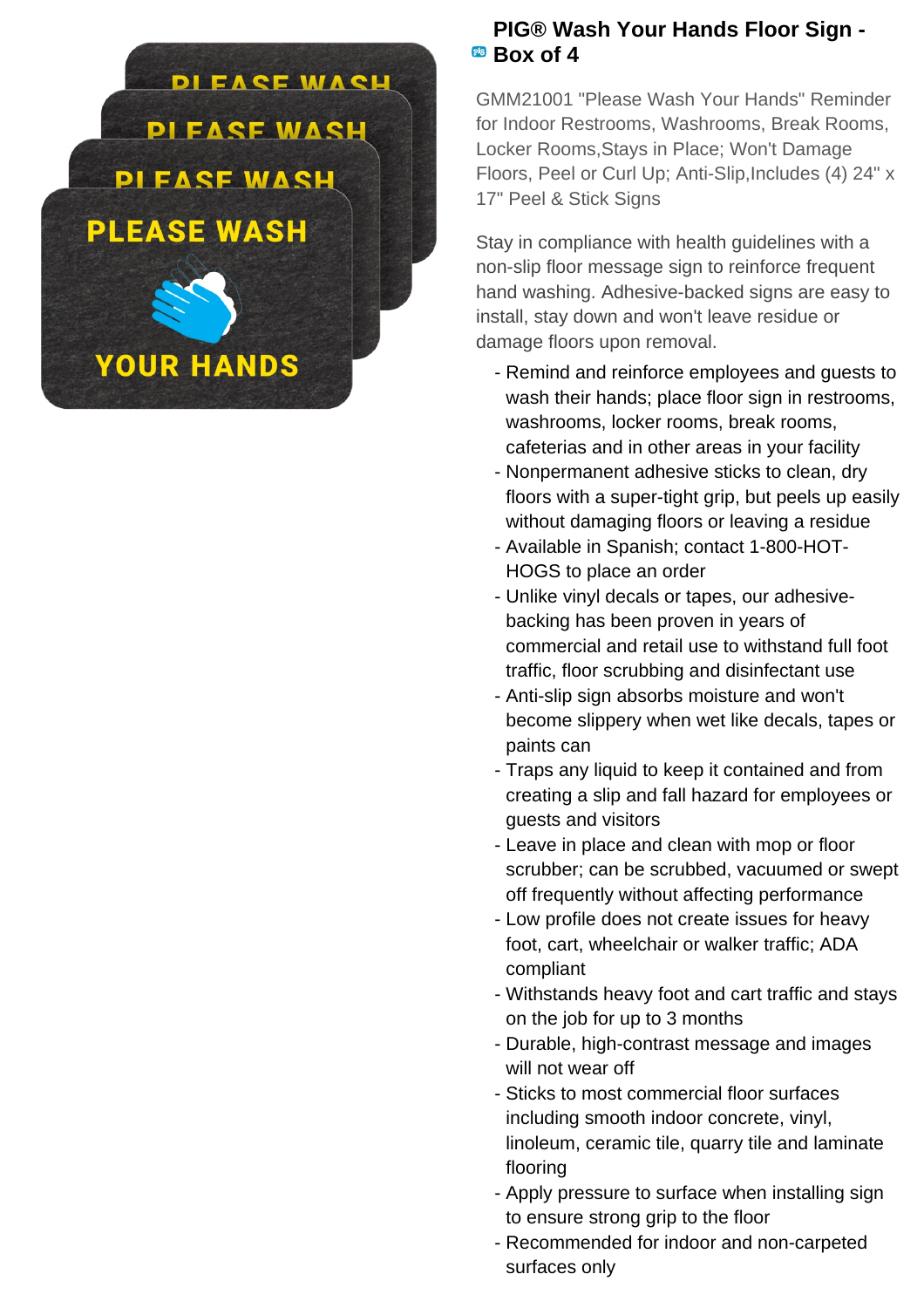

| Item#                              | <b>Description</b> | <b>Dimensions</b>                                                                                            | Weight                                                      |
|------------------------------------|--------------------|--------------------------------------------------------------------------------------------------------------|-------------------------------------------------------------|
| GMM21001-BK                        |                    | 24" W x 17" L                                                                                                | 1.93 lbs.                                                   |
| <b>Metric Equivalent:</b>          |                    |                                                                                                              |                                                             |
| Item#                              | <b>Description</b> | <b>Dimensions</b>                                                                                            | Weight                                                      |
| GMM21001-BK                        |                    | 61cm W x 43.2cm L                                                                                            | .9 kg                                                       |
| <b>Specifications</b>              |                    |                                                                                                              |                                                             |
| <b>Dimensions</b>                  |                    | 24" W x 17" L                                                                                                |                                                             |
| <b>Backing Material</b>            |                    | Adhesive-Backed                                                                                              |                                                             |
| <b>Brand</b>                       |                    | <b>PIG</b>                                                                                                   |                                                             |
| Category                           |                    | Hand Washing & Sanitizing                                                                                    |                                                             |
| <b>Flammability Specifications</b> |                    | Flame Resistant - Will melt and self-extinguish                                                              |                                                             |
| <b>Fluid Absorbed</b>              |                    | Water; Grease; Oils                                                                                          |                                                             |
| <b>Ideal For</b>                   |                    | Customer Restrooms, Employee Washrooms, Break Areas,<br>Locker Rooms                                         |                                                             |
| <b>Incinerable</b>                 |                    | Yes                                                                                                          |                                                             |
| <b>Includes</b>                    |                    | (4) 24" x 17" Peel & Stick Signs                                                                             |                                                             |
| <b>Industry</b>                    |                    | Grocery/Retail; Restaurant; Institutional Facilities;<br>Healthcare/Lab; Industrial & Commercial; Government |                                                             |
| Indoor/Outdoor                     |                    | Indoor Use                                                                                                   |                                                             |
| <b>Intended Use</b>                |                    | Hard Floor Surfaces/Indoors                                                                                  |                                                             |
| Legend                             |                    | Please Wash Your Hands                                                                                       |                                                             |
| <b>Recommended Use</b>             |                    | Washrooms, Break Rooms, Locker Rooms                                                                         | "Please Wash Your Hands" Reminder for Indoor Restrooms,     |
| <b>Special Feature</b>             |                    | Slip                                                                                                         | Stays in Place; Won't Damage Floors, Peel or Curl Up; Anti- |
| <b>Storage Temp Range</b>          |                    | Store between 32°F and 120°F                                                                                 |                                                             |
| <b>Temperature Limit</b>           |                    | Surface temps from 55°F to 120°F                                                                             |                                                             |
| <b>Traffic</b>                     |                    | Heavy Foot Traffic; Carts & Equipment                                                                        |                                                             |
| <b>Walking Surface</b>             |                    | <b>Absorbent Top</b>                                                                                         |                                                             |
| <b>Distributor Part Number</b>     |                    | 56jh08                                                                                                       |                                                             |
| Sold as                            |                    | 4 pads per box                                                                                               |                                                             |
| Weight                             |                    | 1.93 lbs.                                                                                                    |                                                             |
| # per Pallet                       |                    | 120                                                                                                          |                                                             |
| <b>Composition</b>                 |                    | Absorbent - Polypropylene<br>Adhesive Backing - Proprietary Adhesive Material                                |                                                             |